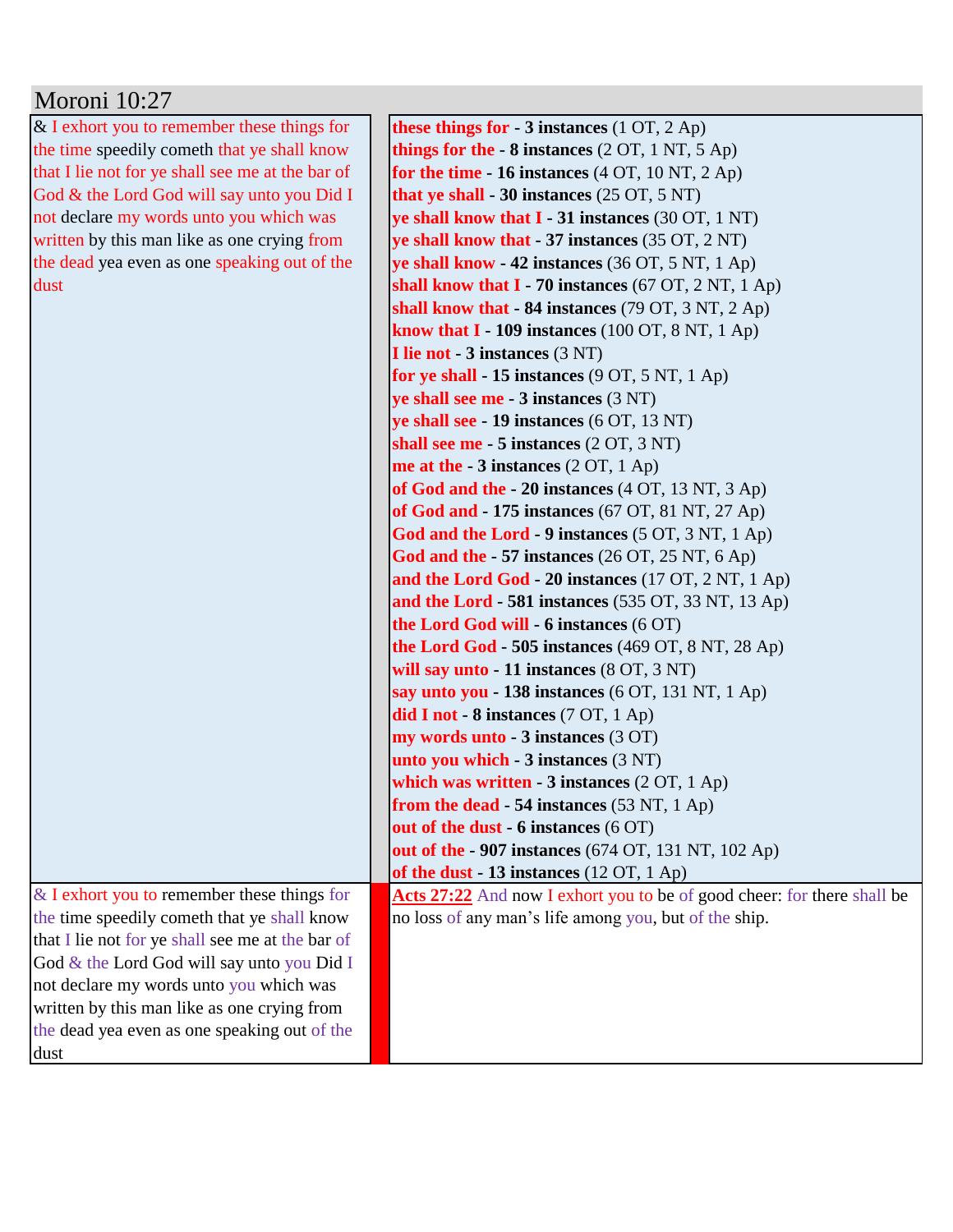| $&$ I exhort you to remember these things for      | 2 Maccabees 9:26 Therefore I pray and request you to remember the             |
|----------------------------------------------------|-------------------------------------------------------------------------------|
| the time speedily cometh that ye shall know        | benefits that I have done unto you generally, and in special, and that        |
| that I lie not for ye shall see me at the bar of   | every man will be still faithful to me and my son.                            |
| God & the Lord God will say unto you Did I         |                                                                               |
| not declare my words unto you which was            |                                                                               |
| written by this man like as one crying from        |                                                                               |
| the dead yea even as one speaking out of the       |                                                                               |
| dust                                               |                                                                               |
| $&$ I exhort you to remember these things for      | <b>Psalm 42:4</b> When I remember these things, I pour out my soul in me: for |
| the time speedily cometh that ye shall know        | I had gone with the multitude, I went with them to the house of God,          |
| that I lie not for ye shall see me at the bar of   | with the voice of joy and praise, with a multitude that kept holyday.         |
| God & the Lord God will say unto you Did I         |                                                                               |
| not declare my words unto you which was            |                                                                               |
| written by this man like as one crying from        |                                                                               |
| the dead yea even as one speaking out of the       |                                                                               |
| dust                                               |                                                                               |
| $&$ I exhort you to remember these things for      | John 16:32 Behold, the hour cometh, yea, is now come, that ye shall be        |
| the time speedily <b>cometh</b> that ye shall know | scattered, every man to his own, and shall leave me alone: and yet I am       |
| that I lie not for ye shall see me at the bar of   | not alone, because the Father is with me.                                     |
| God & the Lord God will say unto you Did I         |                                                                               |
| not declare my words unto you which was            |                                                                               |
| written by this man like as one crying from        |                                                                               |
| the dead yea even as one speaking out of the       |                                                                               |
| dust                                               |                                                                               |
| $&$ I exhort you to remember these things for      | 2 Corinthians 13:6 But I trust that ye shall know that we are not             |
| the time speedily cometh that ye shall know        | reprobates.                                                                   |
| that I lie not for ye shall see me at the bar of   |                                                                               |
| God & the Lord God will say unto you Did I         |                                                                               |
| not declare my words unto you which was            |                                                                               |
| written by this man like as one crying from        |                                                                               |
| the dead yea even as one speaking out of the       |                                                                               |
| dust                                               |                                                                               |
| $&$ I exhort you to remember these things for      | 2 Corinthians 11:31 The God and Father of our Lord Jesus Christ,              |
| the time speedily cometh that ye shall know        | which is blessed for evermore, knoweth that I lie not.                        |
| that I lie not for ye shall see me at the bar of   |                                                                               |
| God & the Lord God will say unto you Did I         |                                                                               |
| not declare my words unto you which was            |                                                                               |
| written by this man like as one crying from        |                                                                               |
| the dead yea even as one speaking out of the       |                                                                               |
| dust                                               |                                                                               |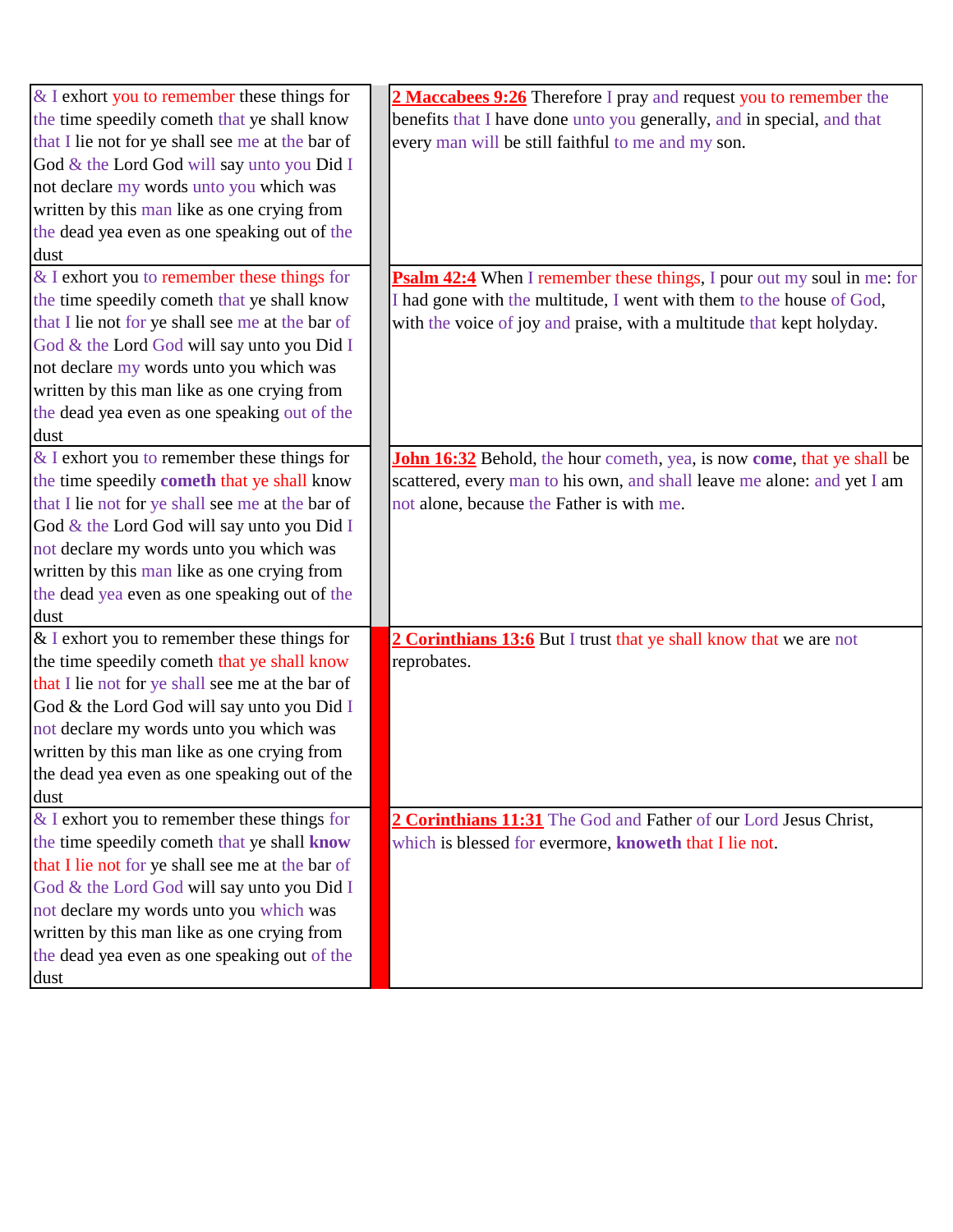| $&$ I exhort you to remember these things for    | <b>Jeremiah 17:4</b> And thou, even thyself, shalt discontinue from thine  |
|--------------------------------------------------|----------------------------------------------------------------------------|
| the time speedily cometh that ye shall know      | heritage that I gave thee; and I will cause thee to serve thine enemies in |
| that I lie not for ye shall see me at the bar of | the land which thou knowest not: for ye have kindled a fire in mine        |
| God & the Lord God will say unto you Did I       | anger, which shall burn for ever.                                          |
| not declare my words unto you which was          |                                                                            |
| written by this man like as one crying from      |                                                                            |
| the dead yea even as one speaking out of the     |                                                                            |
| dust                                             |                                                                            |
| $&$ I exhort you to remember these things for    | Isaiah 54:4 Fear not; for thou shalt not be ashamed: neither be thou       |
| the time speedily cometh that ye shall know      | confounded; for thou shalt not be put to shame: for thou shalt forget the  |
| that I lie not for ye shall see me at the bar of | shame of thy youth, and shalt not remember the reproach of thy             |
| God & the Lord God will say unto you Did I       | widowhood any more.                                                        |
| not declare my words unto you which was          |                                                                            |
| written by this man like as one crying from      |                                                                            |
| the dead yea even as one speaking out of the     |                                                                            |
| dust                                             |                                                                            |
| $&$ I exhort you to remember these things for    | Amos 1:5 I will break also the bar of Damascus, and cut off the            |
| the time speedily cometh that ye shall know      | inhabitant from the plain of Aven, and him that holdeth the sceptre from   |
| that I lie not for ye shall see me at the bar of | the house of Eden: and the people of Syria shall go into captivity unto    |
| God & the Lord God will say unto you Did I       | Kir, saith the LORD.                                                       |
| not declare my words unto you which was          |                                                                            |
| written by this man like as one crying from      |                                                                            |
| the dead yea even as one speaking out of the     |                                                                            |
| dust                                             |                                                                            |
| $\&$ I exhort you to remember these things for   | Isaiah 25:8 He will swallow up death in victory; and the Lord GOD will     |
| the time speedily cometh that ye shall know      | wipe away tears from off all faces; and the rebuke of his people shall he  |
| that I lie not for ye shall see me at the bar of | take away from off all the earth: for the LORD hath spoken it.             |
| God & the Lord God will say unto you Did I       |                                                                            |
| not declare my words unto you which was          |                                                                            |
| written by this man like as one crying from      |                                                                            |
| the dead yea even as one speaking out of the     |                                                                            |
| dust                                             |                                                                            |
| $&$ I exhort you to remember these things for    | <b>Deuteronomy 5:27</b> Go thou near, and hear all that the LORD our God   |
| the time speedily cometh that ye shall know      | shall say: and speak thou unto us all that the LORD our God shall speak    |
| that I lie not for ye shall see me at the bar of | unto thee; and we will hear it, and do it.                                 |
| God & the Lord God will say unto you Did I       |                                                                            |
| not declare my words unto you which was          |                                                                            |
| written by this man like as one crying from      |                                                                            |
| the dead yea even as one speaking out of the     |                                                                            |
| dust                                             |                                                                            |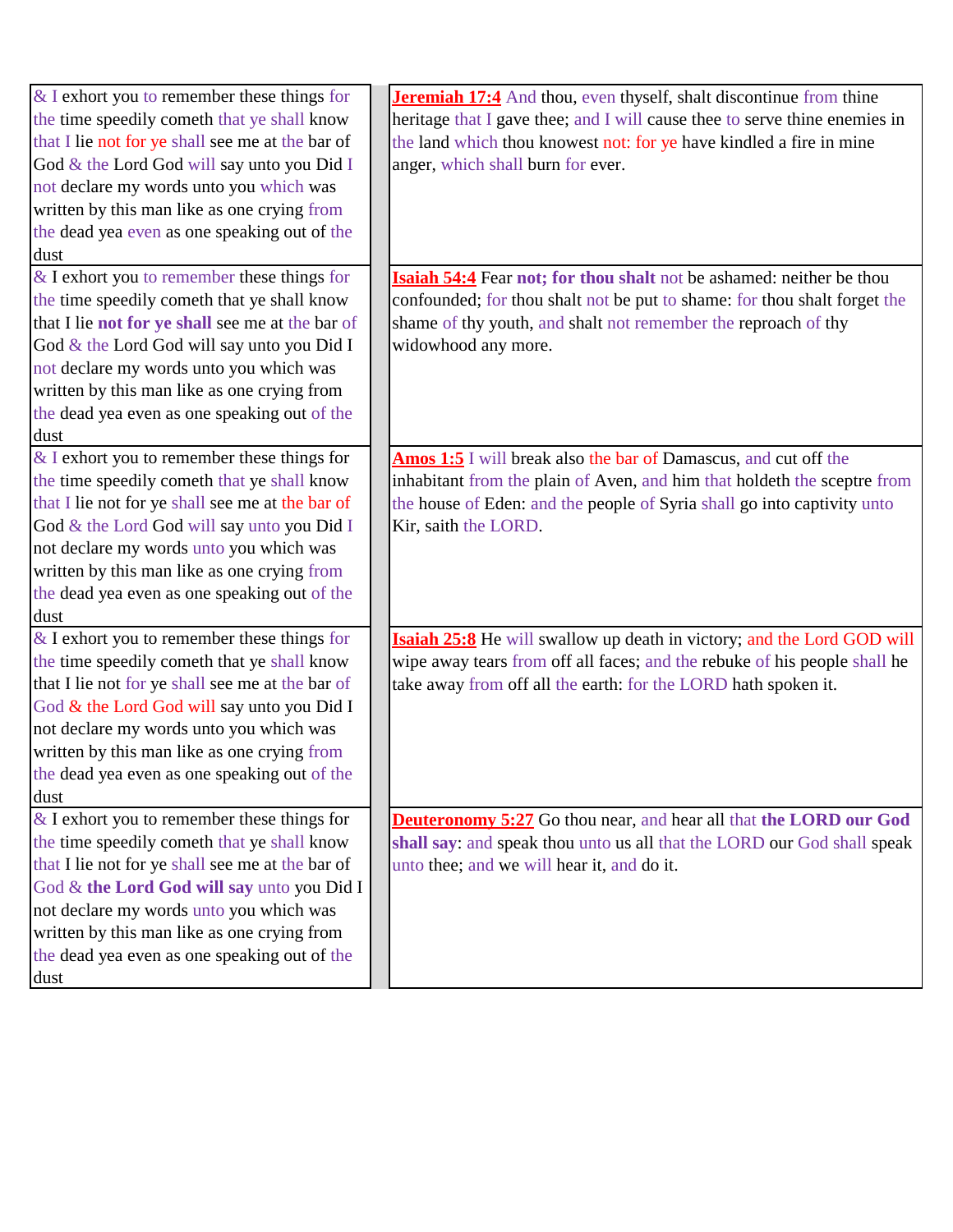| $&$ I exhort you to remember these things for    | <b>Jeremiah 42:20</b> For ye dissembled in your hearts, when ye sent me unto    |
|--------------------------------------------------|---------------------------------------------------------------------------------|
| the time speedily cometh that ye shall know      | the LORD your God, saying, Pray for us unto the LORD our God; and               |
| that I lie not for ye shall see me at the bar of | according unto all that the LORD our God shall say, so declare unto us,         |
| God & the Lord God will say unto you Did I       | and we will do it.                                                              |
| not declare my words unto you which was          |                                                                                 |
| written by this man like as one crying from      |                                                                                 |
| the dead yea even as one speaking out of the     |                                                                                 |
| dust                                             |                                                                                 |
| $&$ I exhort you to remember these things for    | <b>Ezekiel 13:15</b> Thus will I accomplish my wrath upon the wall, and upon    |
| the time speedily cometh that ye shall know      | them that have daubed it with untempered morter, and will say unto you,         |
| that I lie not for ye shall see me at the bar of | The wall is no more, neither they that daubed it;                               |
| God & the Lord God will say unto you Did I       |                                                                                 |
| not declare my words unto you which was          |                                                                                 |
| written by this man like as one crying from      |                                                                                 |
| the dead yea even as one speaking out of the     |                                                                                 |
| dust                                             |                                                                                 |
| & I exhort you to remember these things for      | <b>Proverbs 1:23</b> Turn you at my reproof: behold, I will pour out my spirit  |
| the time speedily cometh that ye shall know      | unto you, I will make known my words unto you.                                  |
| that I lie not for ye shall see me at the bar of |                                                                                 |
| God & the Lord God will say unto you Did I       |                                                                                 |
|                                                  |                                                                                 |
| not declare my words unto you which was          |                                                                                 |
| written by this man like as one crying from      |                                                                                 |
| the dead yea even as one speaking out of the     |                                                                                 |
| dust                                             |                                                                                 |
| $&$ I exhort you to remember these things for    | <b>Philippians 2:5</b> Let this mind be in you, which was also in Christ Jesus: |
| the time speedily cometh that ye shall know      |                                                                                 |
| that I lie not for ye shall see me at the bar of |                                                                                 |
| God & the Lord God will say unto you Did I       |                                                                                 |
| not declare my words unto you which was          |                                                                                 |
| written by this man like as one crying from      |                                                                                 |
| the dead yea even as one speaking out of the     |                                                                                 |
| dust                                             |                                                                                 |
| And I exhort you to remember these things;       | <b>Ephesians 2:17</b> And came and preached peace to you which were afar        |
| for the time speedily cometh that ye shall       | off, and to them that were nigh.                                                |
| know that I lie not, for ye shall see me at the  |                                                                                 |
| bar of God; and the Lord God will say unto       |                                                                                 |
| you: Did I not declare my words unto you,        |                                                                                 |
| which were written by this man, like as one      |                                                                                 |
| crying from the dead, yea, even as one           |                                                                                 |
| speaking out of the dust?                        |                                                                                 |